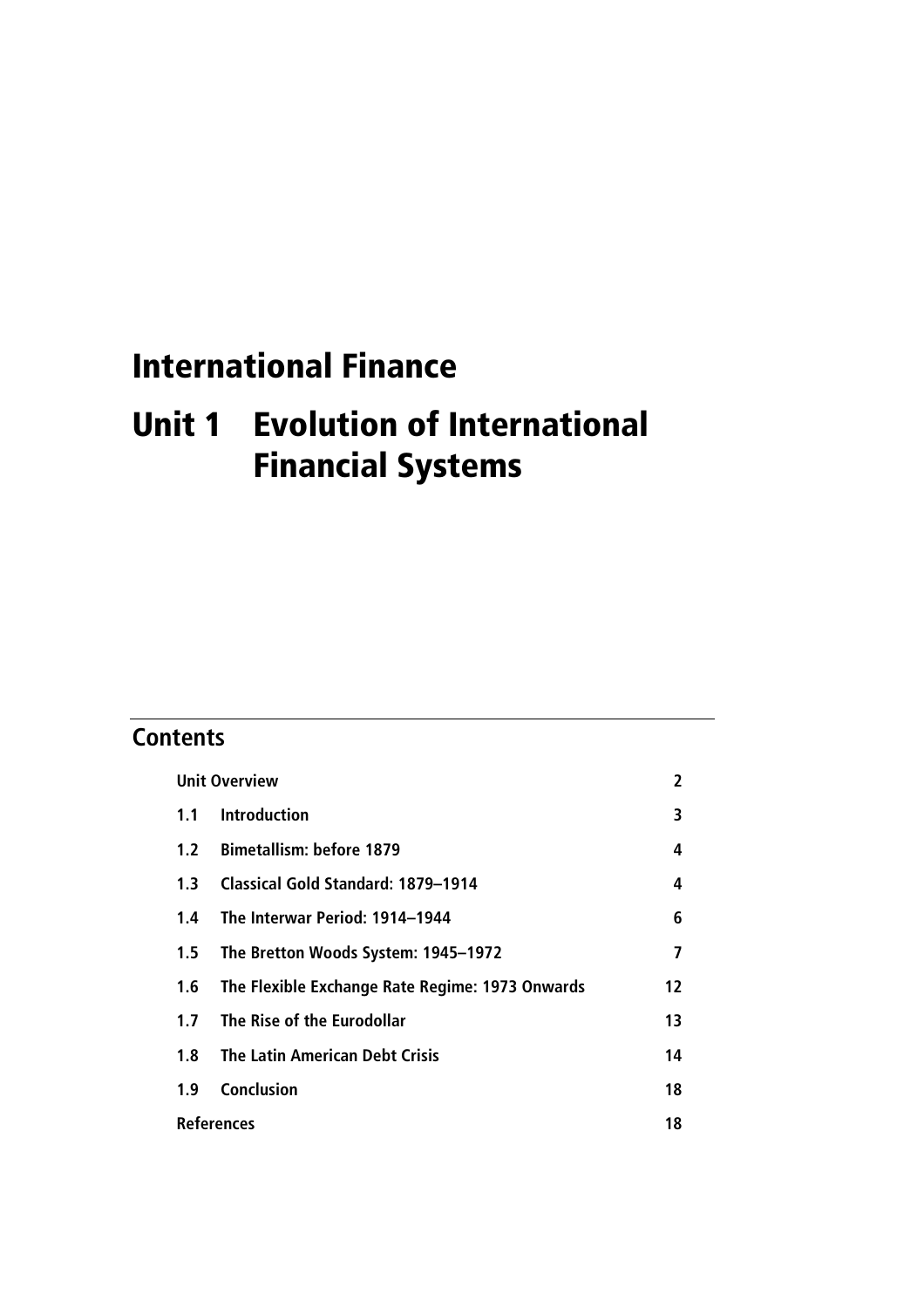### **Unit Overview**

One of the main learning objectives in this unit is to begin to analyse the evolution of today's international monetary system. In Unit 1, you will examine the major operating principles, or 'rules of the game', of alternative international monetary agreements and arrangements. You will see how the rules of the game for the classical gold standard and the Bretton Woods system for pegged exchange rates have operated in practice, whereby the Bretton Woods system evolved into a US dollar standard. You will also study the reasons advanced for the decline of Bretton Woods, and the emergence of the Latin American debt crisis of the 1980s. Later in the module, in Unit 8, you will return to the analysis of the evolution of the international financial system following two major crises – the Asian Financial Crisis of 1997 and the severe global financial crisis beginning in 2007–08. However, this first unit introduces and contextualises basic concepts and issues relevant to the international monetary system and thus sets the scene for your understanding of the models and approaches to analysing its elements and its operation, in subsequent units.

Meantime, the overall question, which is the main learning objective of this unit, may be expressed as follows:

• Under the Bretton Woods system, was international finance regulated by public institutions rather than markets, and did the development of the Eurodollar system reverse the situation to one in which markets operated without regulation?

#### **Learning outcomes**

When you have completed your study of this unit and its readings, you will be able to:

- relate how the international economy fared under bimetallism, before 1879
- account for the establishment of the classical gold standard, 1879–1914
- discuss the decline of world trade during the Interwar Period, 1915–44
- detail the creation of the Bretton Woods System, 1945–1972
- outline the decline of Bretton Woods and the rise of the Flexible Exchange Rate Regime, 1973 to the present
- assess the influence of the Floating-Rate Dollar Standard, 1973–1984
- explain and discuss the Plaza-Louvre International Accords and the Floating-Rate Dollar Standard, 1985–1996
- discuss the current exchange rate arrangements
- explain the international response to the Mexican Peso Crisis
- analyse and discuss fixed versus flexible exchange rate regimes.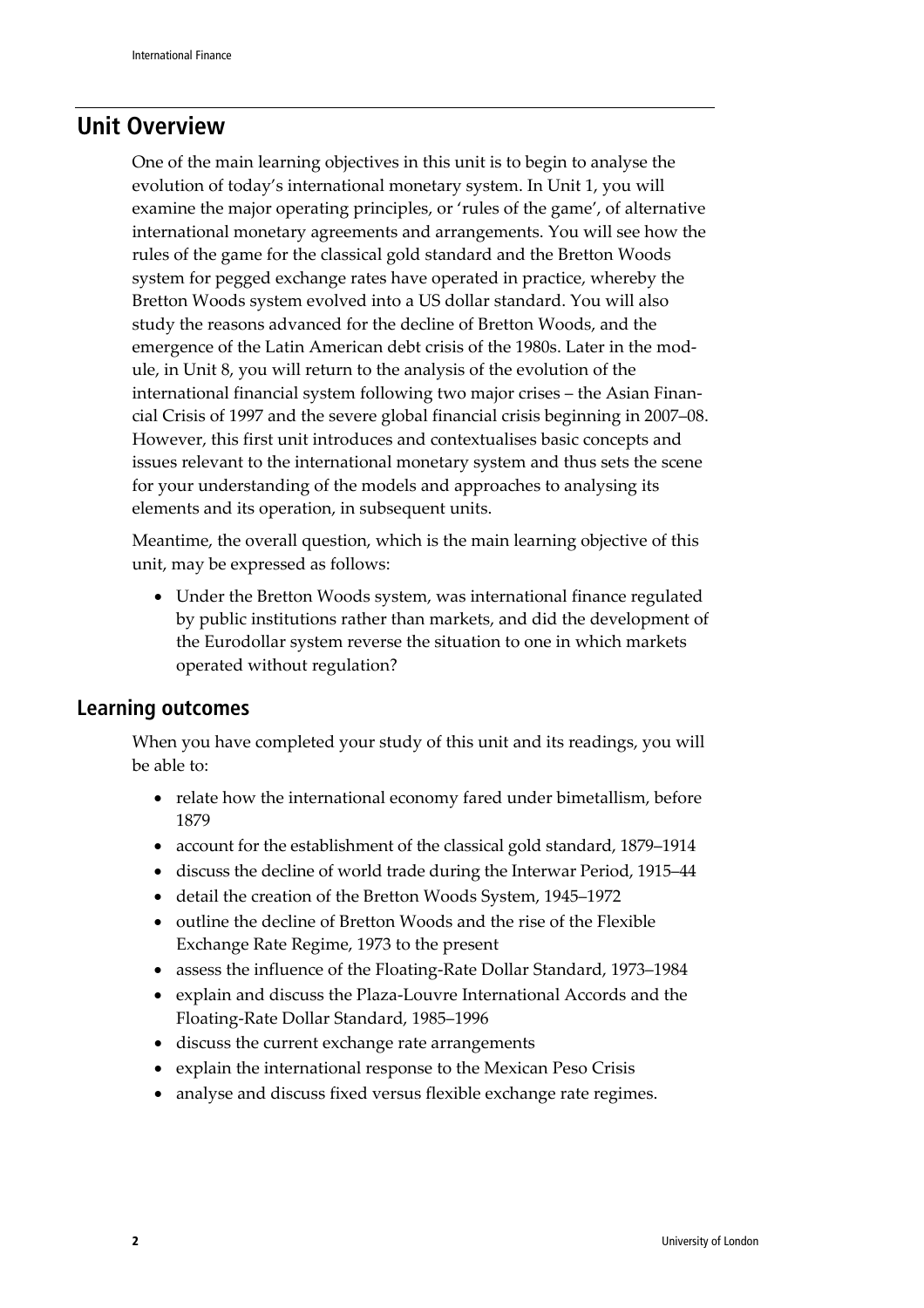# **Reading for Unit 1**

Keith Pilbeam (2013) *International Finance*. 4th Edition. Basingstoke UK: Palgrave Macmillan. Chapters 11, 12 and 15.

### **1.1 Introduction**

As noted in the introduction to this module, in exploring problems of policy within the international financial system, you need to understand the institutional structure of modern international finance. In Unit 1, you will learn about specific institutional structures and organisations such as the International Monetary Fund (IMF), which is a highly specific executive organisation that has been at the centre of the system.

## **Reading 1.1**

To put Unit 1 in context, please stop now and read quickly pages xxvi–xxviii of the key text by Pilbeam, which gives a brief overview of the subject matter of international finance.

Foreign exchange markets and institutions, such as the IMF, are the framework within which most of today's policy problems in international finance have to be considered. However, their present character is not accidental, nor it is unchanging; but it is, instead, the result of historical developments. Consequently, in order to fully understand the system, its problems and policy options, we have to consider how it was formed and how it has developed. This is the subject matter of this unit – the development of the modern system of international finance from 1944 to the present (though we shall return to consider further how crises in the late 20th and early 21st century may have affected international monetary arrangements). Unit 2 then examines the system's universal, basic, market institution – the foreign exchange market – in general terms.

In this unit you will be introduced to the following main concepts:

- the Bretton Woods system
- the Eurodollar system (and other Eurocurrencies)
- the Latin American debt crisis
- fixed exchange rate system
- floating exchange rate system.

At the end of the unit, you should pause to check whether you have understood all of them.

The unit summary page, which appears at the beginning of this text, shows a more complete list of topics and issues that you will be learning during your study of this unit. However, you are not expected to learn only by absorbing information; instead, I expect you to *question* the ideas presented to you and to read the module materials critically. At the start of each unit, I will set out the

Pilbeam (2013) 'Introduction: The subject matter of international finance' in International Finance. pp. xxvi–xxviii.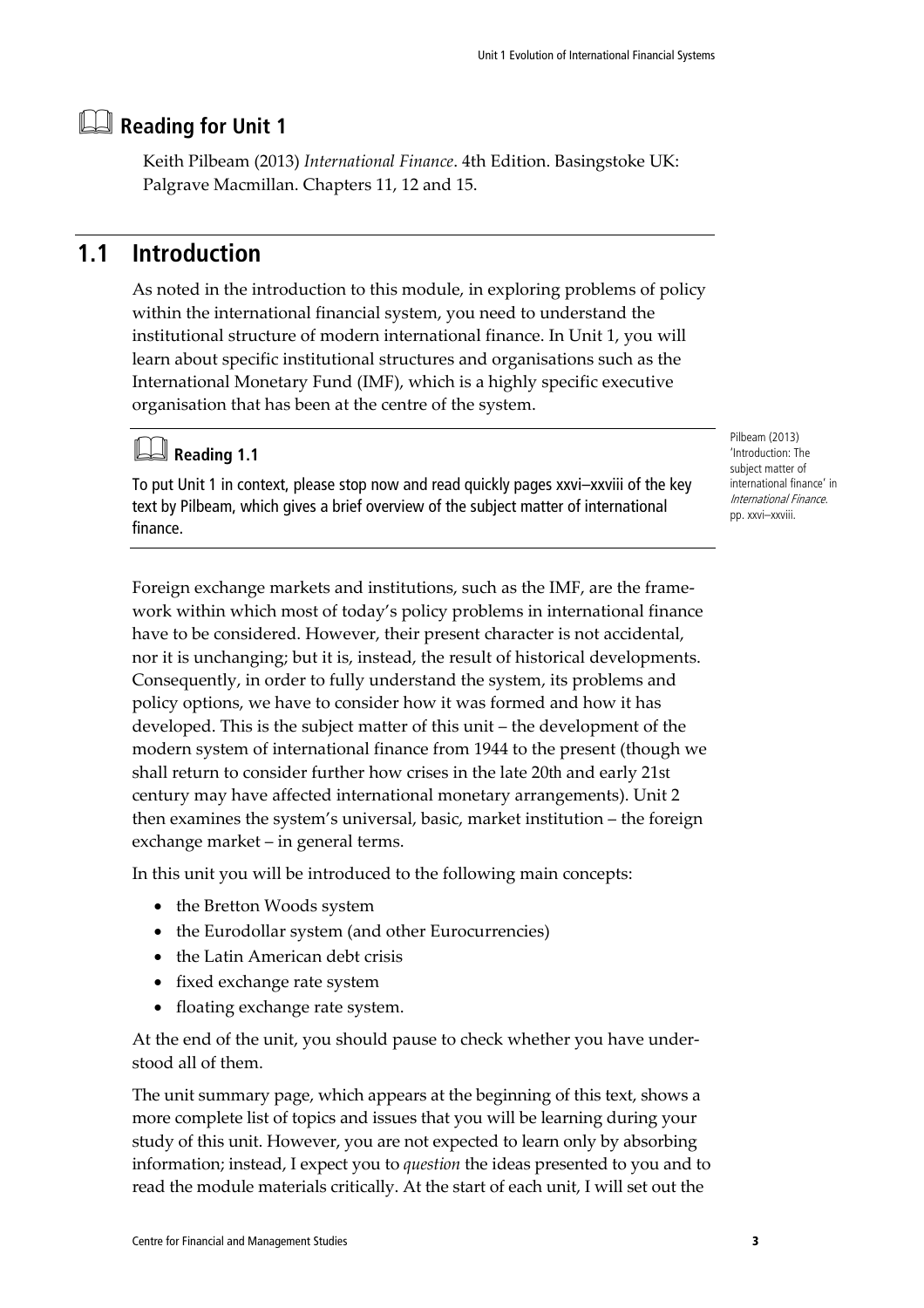main questions posed in it; keep these questions in mind as you read the material and, at the end, consider your own answers to them.

However, let me reiterate the overall question, which is the main learning objective of this unit:

• Under the Bretton Woods system, was international finance regulated by public institutions rather than markets, and did the development of the Eurodollar system reverse the situation to one in which markets operated without regulation?

### **1.2 Bimetallism: before 1879**

The international monetary system prior to the 1870s can be characterised as based on *bimetallism*, in the sense that both gold and silver were used as international means of payment. This does not, however, imply that each individual country was on a bimetallic standard; many countries accepted *either* a gold standard *or* a silver standard. For example, China, India, Germany and Holland were on the silver standard while in the UK, bimetallism was maintained until 1816 when Parliament abolished the free coinage of silver. In the United States, bimetallism was maintained until 1873, when Congress adopted the gold standard only. Similarly, France introduced bimetallism from the French Revolution to 1878, when the franc effectively became a gold currency.

Note that the exchange rates among currencies were determined by their gold or silver contents, and sometimes by their exchange rates against another currency. For example, the exchange rate between the British pound (gold standard) and German mark (silver standard) was determined by their exchange rates against the French franc (bimetallic standard).

# **1.3 Classical Gold Standard: 1879–1914**

By 1879, all major industrial countries and most smaller countries had adopted the gold standard, which lasted until the First World War in 1914, when European governments ceased convertibility of their currencies either into gold or other currencies. The United States, however, remained on the gold standard until 1933.

In principle, the gold standard was seen as an automatic mechanism linking the financial systems of all countries in a way that ensured stability; the link was based on the principle that all international payments between countries had to be settled in gold and that the domestic money supply was linked to the country's stock of this metal, whose value was internationally agreed. In a simple model, stability was ensured in each country's balance of payments by the automatic mechanism of buying and selling gold.

This idea can easily be illustrated by a simple example. Assume that the domestic money supply in each country is linked only to gold, which is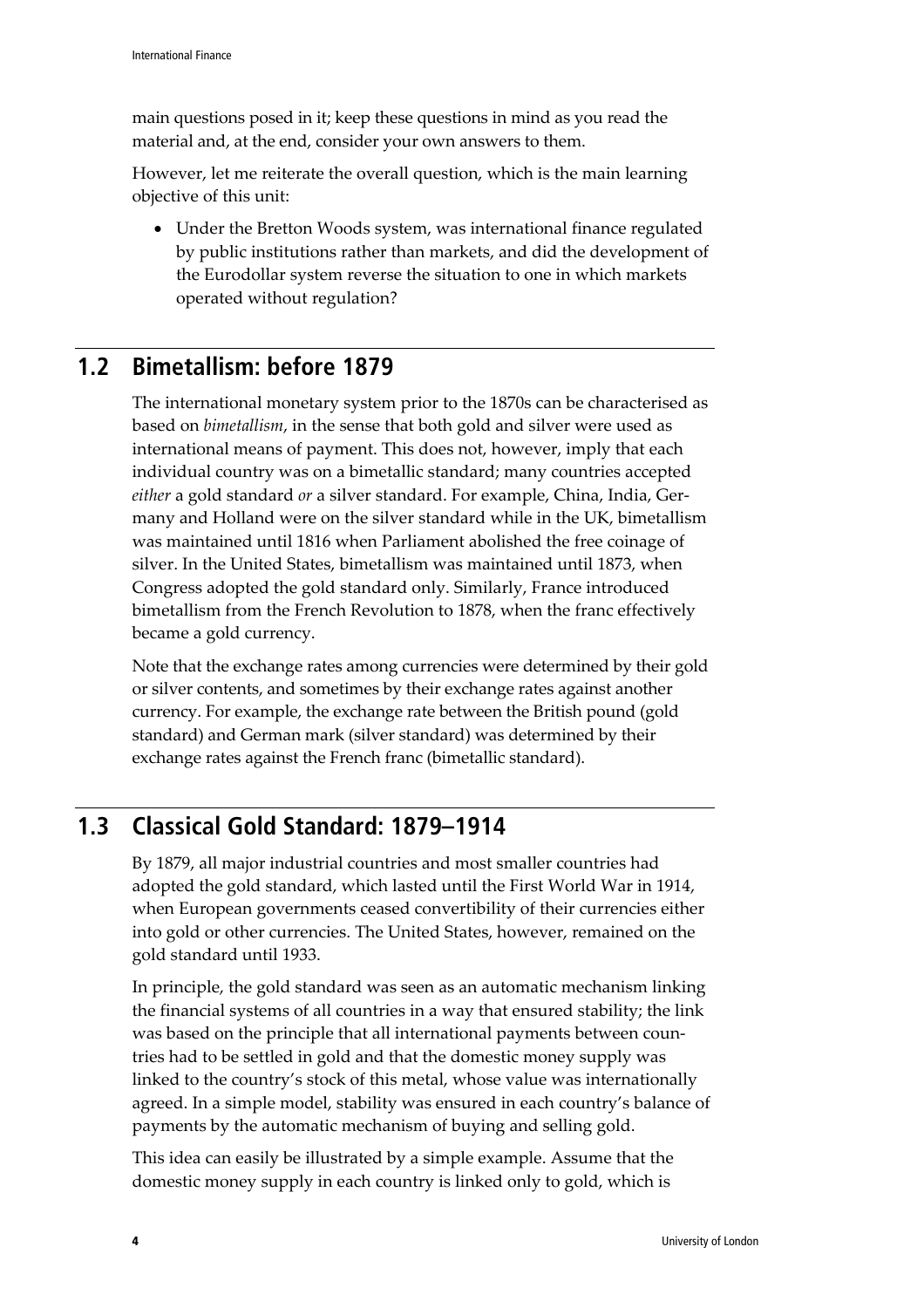equal to the country's stock of gold (an assumption which was never exactly valid but does simplify the analysis). Suppose that Britain is in the fortunate position of having full employment, a stable price level and equality between exports and imports. Now imagine that for some reason British imports increase without a change in British exports, and a balance of payment deficit occurs. Under the gold standard, the deficit on the current account of the balance of payments is temporary and self-correcting. The deficit leads to an outflow of gold to pay for the net imports, and hence the domestic money supply is reduced by an equal amount.

The reduction in the supply of money would lead to a fall in the domestic price level according to the Quantity Theory of Money. This theory states that  $MV = PT$  so that, with constant *V* and *T* (the Velocity of money and Transactions), the reduction in  $M$  (the money supply) is matched by the reduction in  $P$  (the price level). The fall in the domestic price level makes home produced goods relatively cheap compared to foreign produced goods and, therefore, imports will fall and exports rise. The process will continue until the current account of the balance of payments is restored to balance and the outflow of gold is halted. This adjustment mechanism is usually known as the 'price-specie–flow mechanism', which is attributed to the 18th century Scottish philosopher, David Hume.

In reality, the gold standard did not operate with such simple consistency, and during the 19th century and early 20th century, politicians and economists were confronted by major difficulties over how to operate it and, in the 20th century, even over whether to adhere to the gold standard at all.

The debate of the early 19th century focused on the way the domestic money supply worked if the currency was 'inconvertible', or separated from the stock of gold, and upon the operation of the banking system. Those debates, which became known as the 'debate between the banking and currency schools', were among the most important debates of all time in monetary theory, and have many modern parallels in theories of banking and financial innovations, which you will probably meet in your later studies. Here, however, I shall concentrate on the *practical* problems of the gold standard in the 20th century, which are more relevant to your study of the evolution of the modern system of international finance.

In the 19th century, the gold standard took a form best known as the 'gold exchange standard'. The stock of money in the country was not equal to the stock of gold, and gold was not the only or main form of money used in international transactions. In particular, the pound sterling developed into a 'key currency' as it was used to finance international trade, and it was held as an international asset in the portfolios of foreign banks, central banks and investors. Pounds were used for these purposes instead of gold, but the pound was able to operate in this way because it was convertible into gold at a fixed price. The system whereby sterling as a key currency was linked to gold and exchangeable for the metal was known as the *gold exchange standard*. Its operation was more complex than the mechanism described by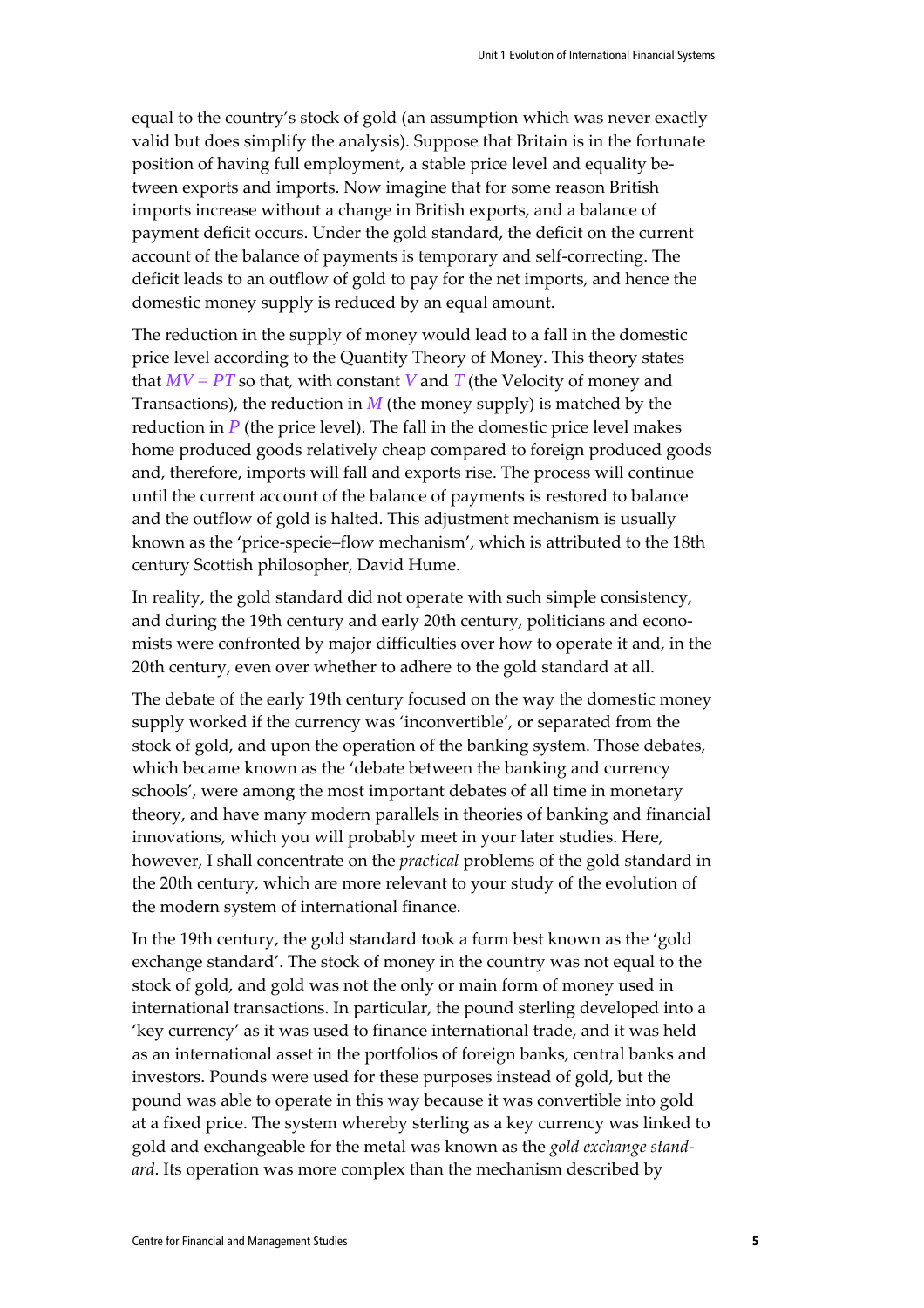Hume, but its underlying principle, the link between domestic price and holdings of gold-backed money, was supposed to be the same.

In summary, the 'rules of the game' for the international gold exchange standard were as follows:

- the establishment of an official gold price or 'mint parity' for example, the United States defined one US\$ as 23.22 fine grains of gold, equivalent to US\$ 20.67 for one ounce of gold, when adopted as the gold standard in 1879
- no restrictions could be placed on the imports or exports of gold
- only gold-backed national currency and coins were to be issued
- thus, price levels will be determined endogenously, based on the world demand for gold.

### **1.4 The Interwar Period: 1914–1944**

The First World War ended the classical gold exchange standard in August 1914 when Britain, France, Germany and Russia suspended the convertibility of their currencies into gold and imposed embargoes on gold exports. After the war there was considerable debate over how to reactivate the gold exchange standard and, in 1925, the British government restored the convertibility of the pound. Switzerland, France and the Scandinavian countries restored the gold standard in 1928. However, Britain restored convertibility at a price that implied high exchange rates, and for that and other reasons Britain could not sustain the arrangement. Sterling was forced to leave the gold standard in September 1931, and the pound was allowed to float. Other countries abandoned it subsequently: Canada, Sweden, Austria and Japan followed suit by the end of 1931, the United States in April 1933 after experiencing bank failures and serious outflows of gold, and France left the gold standard in 1936.

The end of the gold exchange standard was associated with great monetary instability. Under the gold exchange standard, each country had a fixed exchange rate with each other since they all fixed the value of their currency in terms of gold. But when the gold exchange standard ended, foreign exchange dealers had greater freedom to influence exchange rates and governments had greater freedom to alter the exchange rates they would support. During the 1930s, exchange rate variations became a prominent instrument of policy. With the world in serious depression and countries facing weak markets for their exports, the major industrial countries engaged in a process of competitive devaluation. Each reduced the exchange rate of its currency in attempts to increase exports and reduce imports; this was a measure to increase its own share of the world market at the expense of the other countries, but it was self-defeating since each country's action was offset by the others' devaluation.

The instability of foreign exchange markets in the 1930s was accompanied by further government measures, in addition to competitive devaluation, to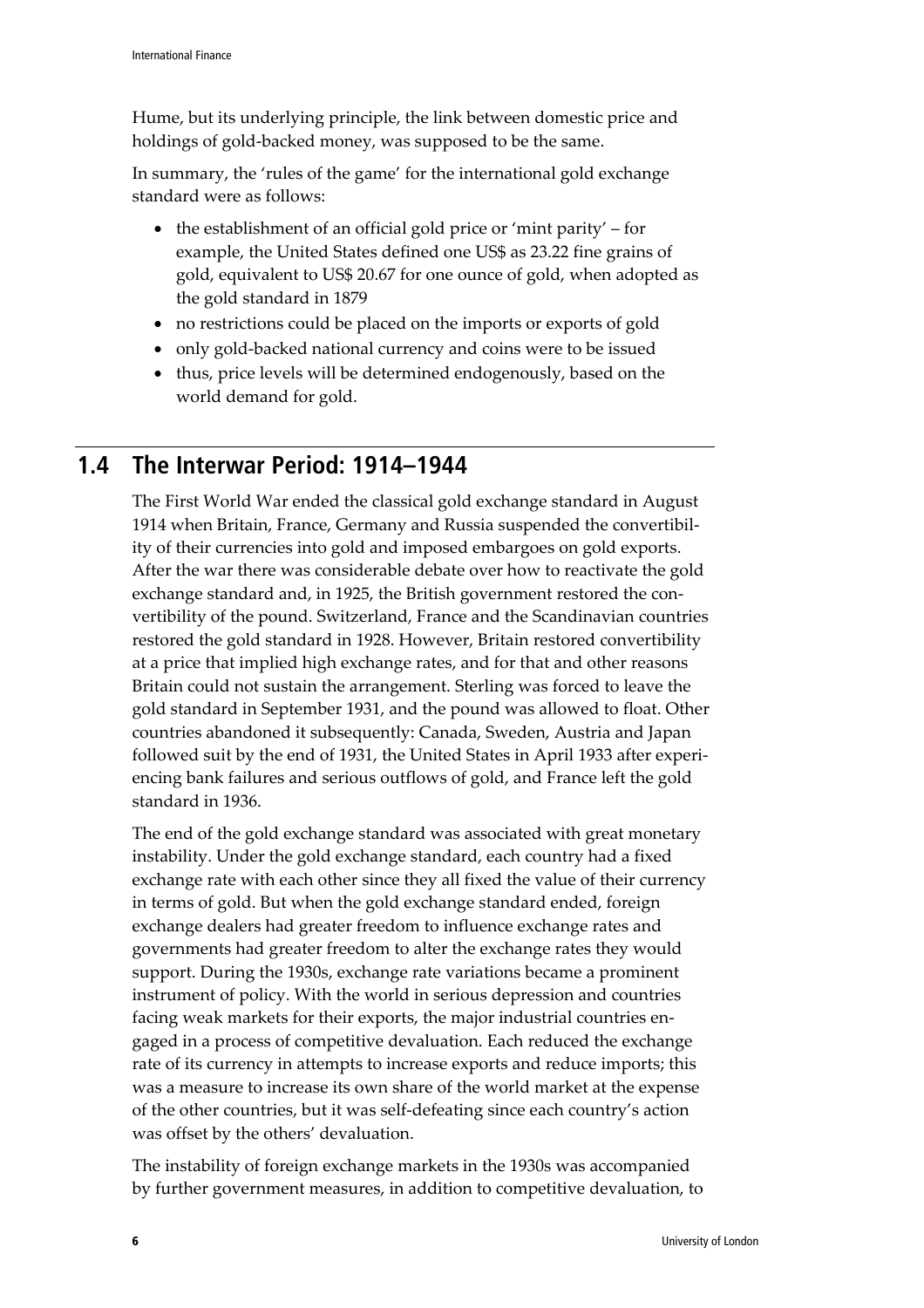solve their balance of payments problems. For example, tariffs were raised to reduce imports. Thus, the end of the gold standard was an element in a period of shrinking world trade, with declining world markets for industrial and agricultural products and rising unemployment in the major economies.

In 1939, at the outbreak of the Second World War, the existing system of international finance and international trade broke down and was replaced by one which could not really be called an *international* system. During the following years, when each industrialised country was concentrating mainly on fighting the war, the small amount of trade and remuneration that existed was organised on the basis of bilateral deals organised by governments. These deals, in turn, reflected the balance of political power between countries instead of being on equal or purely economic terms. In other words, during the war the system of international finance broke down, and arrangements constructed at the end of the war provided the beginning of the modern system.

### **1.5 The Bretton Woods System: 1945–1972**

In the sphere of international finance, the system agreed at Bretton Woods was set up without major changes and its main features lasted almost unchanged until 1971. It started operating in 1946, so the arrangements in force from then until 1971 are known as the Bretton Woods System.

Pilbeam provides a good background to the Bretton Woods system. You should read those pages before studying the system's key elements.

# **Reading 1.2**

Please read pages 257–59, from Chapter 11 'The international monetary system' of Pilbeam now.

Two new institutions agreed at Bretton Woods were at the heart of the Bretton Woods System – the International Monetary Fund (IMF) and the International Bank for Reconstruction and Development (IBRD, or World Bank). We shall look at these institutions themselves in more detail later in the module. In this section, I concentrate upon the international financial arrangements supervised by the IMF, for they were the core of the Bretton Woods system. These arrangements can be divided into three elements:

- exchange rates
- the financing of balance of payments deficits
- international liquidity.

I will briefly outline each of those elements and then ask you to read the pages in Pilbeam where they are examined more fully.

Pilbeam (2013) Sections 11.1 'Introduction' and 11.2 'The Bretton Woods system' from Chapter 11 'The international monetary system' in International Finance. pp. 257–59.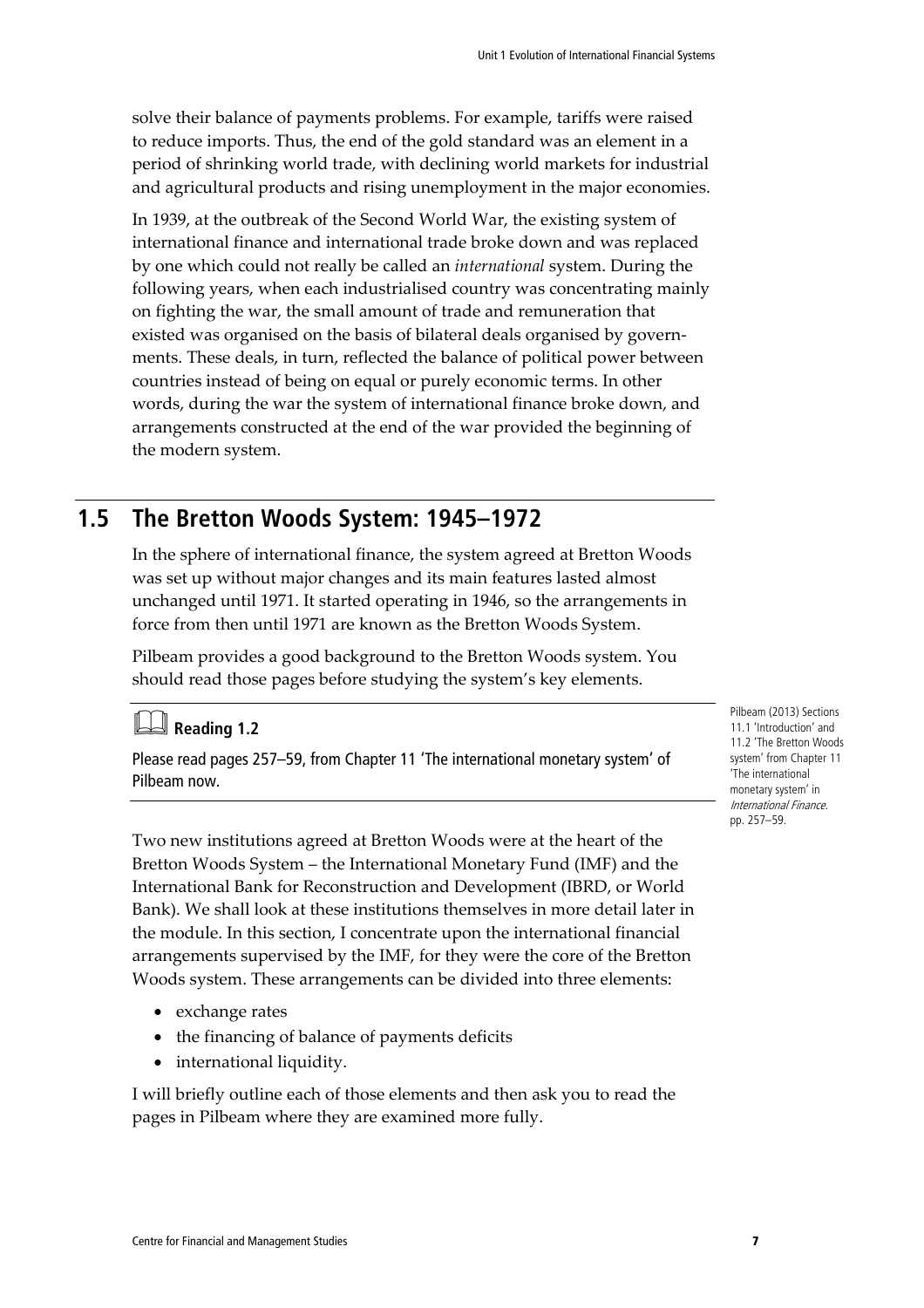## 1.5.1 **Exchange rates: dollar-based gold exchange standard**

Under the Bretton Woods System, exchange rates between the currencies of all countries belonging to the IMF were fixed. The US dollar was the key currency and all currencies had a fixed exchange rate with respect to the dollar. Moreover, the value of the dollar in terms of gold was fixed at US\$35 per ounce of gold; therefore, the value of each currency was fixed in terms of gold. In other words, each country established a par value in relation to the US dollar, which was pegged to gold at US\$35 per ounce.

The main rules of the game of international finance were now:

- to fix an official par value for domestic currency in terms of the dollar, and keep the exchange rate within 1% of this par value
- to permit free convertibility of currencies for current account transactions.

|  | <b>Ed</b> Reading 1.3 |  |
|--|-----------------------|--|
|--|-----------------------|--|

For his account of the Bretton Woods exchange rate system, please stop and read pages 259–60 of Pilbeam now.

The attempt to commit countries to these rules does pose the following serious questions:

- How can states fix their exchange rates?
- How could they have agreed to keep their exchange rates with respect to the dollar fixed, and how could the US government agree to fix the value of the dollar at US\$35 per ounce?
- What mechanism could be used to ensure that they kept their agreement?

I would like you to pause for a moment to consider those questions, and write down brief answers.

The way I would answer those questions is first to identify what the problem is: why are they serious questions? Why don't governments simply give an order that each exchange rate and the gold value of the US dollar should be at a certain level? Then there would be no serious question to answer. The reason the problem is serious can be seen by imagining what would happen if, starting from a position of equilibrium on foreign exchange markets, there is a fall in firms' and banks' demand for a currency or an increase in the numbers of people wishing to sell it. The exchange rate of that currency would fall as foreign exchange dealers mark it down on foreign exchange markets. Similarly, if there is an increase in the demand for gold without an increase in its supply, its price on the gold market will rise.

The second step is to identify how governments can prevent these changes in exchange rates or the price of gold. The mechanism is to commit them to buy or sell each currency at the fixed exchange rate; if there is an excess private supply of pounds and an excess private demand for dollars, governments must buy pounds and sell dollars at the fixed exchange rate to equilibrate the market at that rate. Similarly, the US government had to be willing always to sell (or buy) gold at the price of US\$35 per ounce.

Pilbeam (2013) Section 11.3 'Features of the system: Fixed but adjustable exchange rates' from Chapter 11 'The international monetary system' in International Finance. pp. 259–60.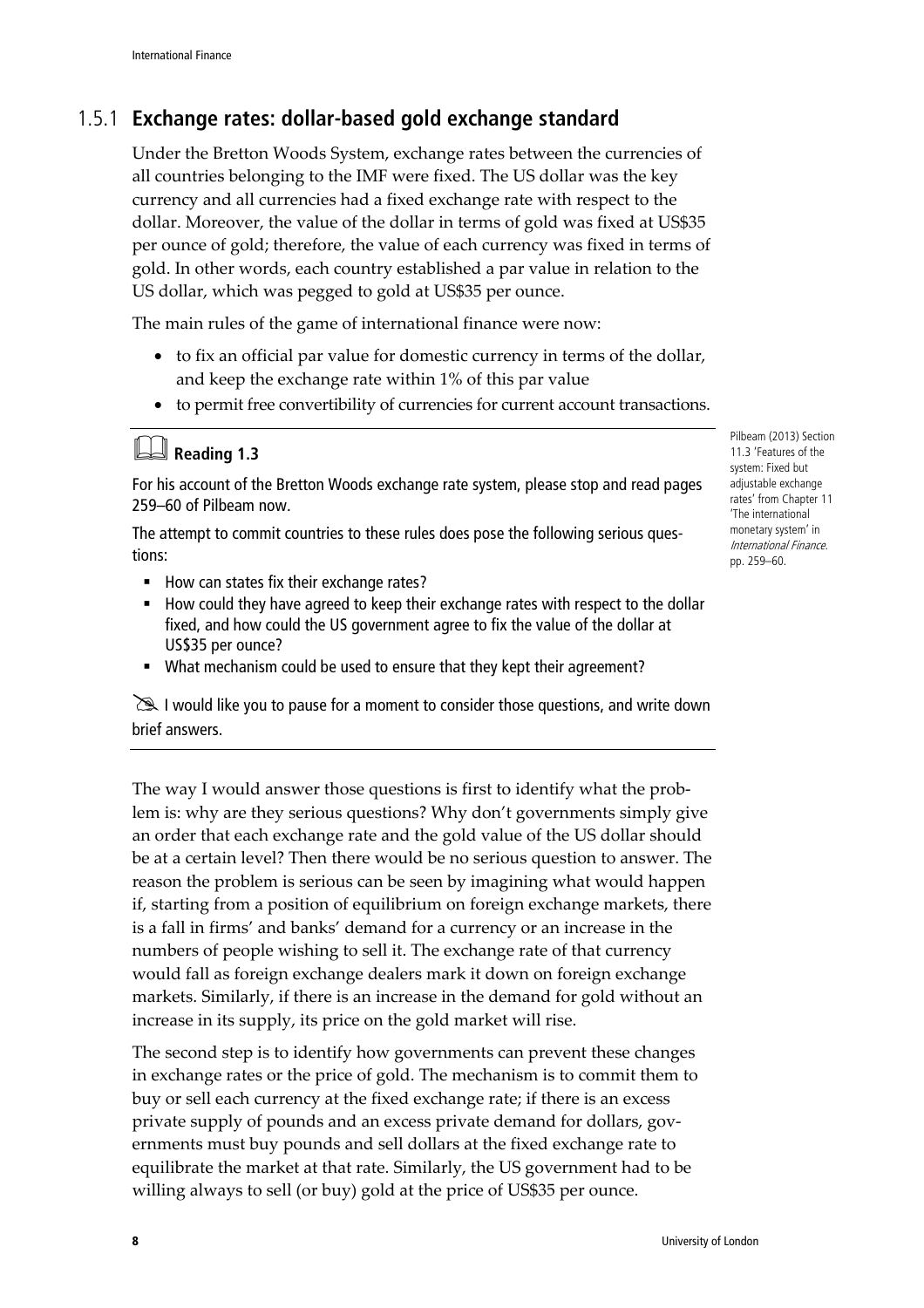As mentioned earlier, under the Bretton Woods System, exchange rates were not absolutely fixed. One reason was that their 'par value' was fixed, but they were permitted to fluctuate within a narrow band around that par value. Governments had to intervene to prevent the exchange rate of a currency falling below the minimum of its band or, in principle, rising above its maximum. The second important reason why exchange rates were not absolutely fixed was that countries could devalue their currency under certain circumstances and by agreement with the IMF. I shall explain the permitted circumstances of a devaluation in later paragraphs; for the moment, note that the possibility of such adjustments means that the Bretton Woods System is sometimes referred to as an 'Adjustable Peg System' instead of a 'Fixed Exchange Rate System'.

However, although, for those two reasons, the exchange rates of currencies against the dollar and against each other were other not fixed, the price of the dollar in terms of gold was invariable.

### 1.5.2 **Financing balance of payments deficits**

There are several ways to define a balance of payments deficit, but the simplest one for the present is that:

• a country has a deficit if it has to use official reserves of gold and foreign exchange to purchase its own currency in order to meet the excess supply on the foreign exchange market.

Therefore, in order to maintain the fixed exchange rate where there are net sales of its currency, a typical country has to use its foreign exchange reserves to buy its own currency. Since those reserves are finite, there may then be a need to borrow additional foreign exchange.

The second element of the Bretton Woods System was that, in principle, members of the IMF had a right to borrow foreign exchange from it in such circumstances. Thus, the right to borrow was never absolute, but was subject to conditions and qualifications depending on the circumstances.

# **Reading 1.4**

I would like you to read pages 259–68 of Pilbeam now. In those pages you will study:

- the main features of the Bretton Woods System
- the problems that some have identified as the cause of its breakdown
- the mixture of floating exchange rates and managed exchange rates that followed the fixed exchange rate system of Bretton Woods.

Please now make notes on those topics and answer the question implied by the discussion above:

 What was the main source of IMF funds, and what qualifications and conditions constrained the right to borrow under the IMF?

Pilbeam (2013) Sections 11.3 'Features of the system', 11.4 'A brief history of the Bretton Woods system' and 11.5 'Why did the Bretton Woods system break down?' from Chapter 11 'The international monetary system' in International Finance. pp. 259–68.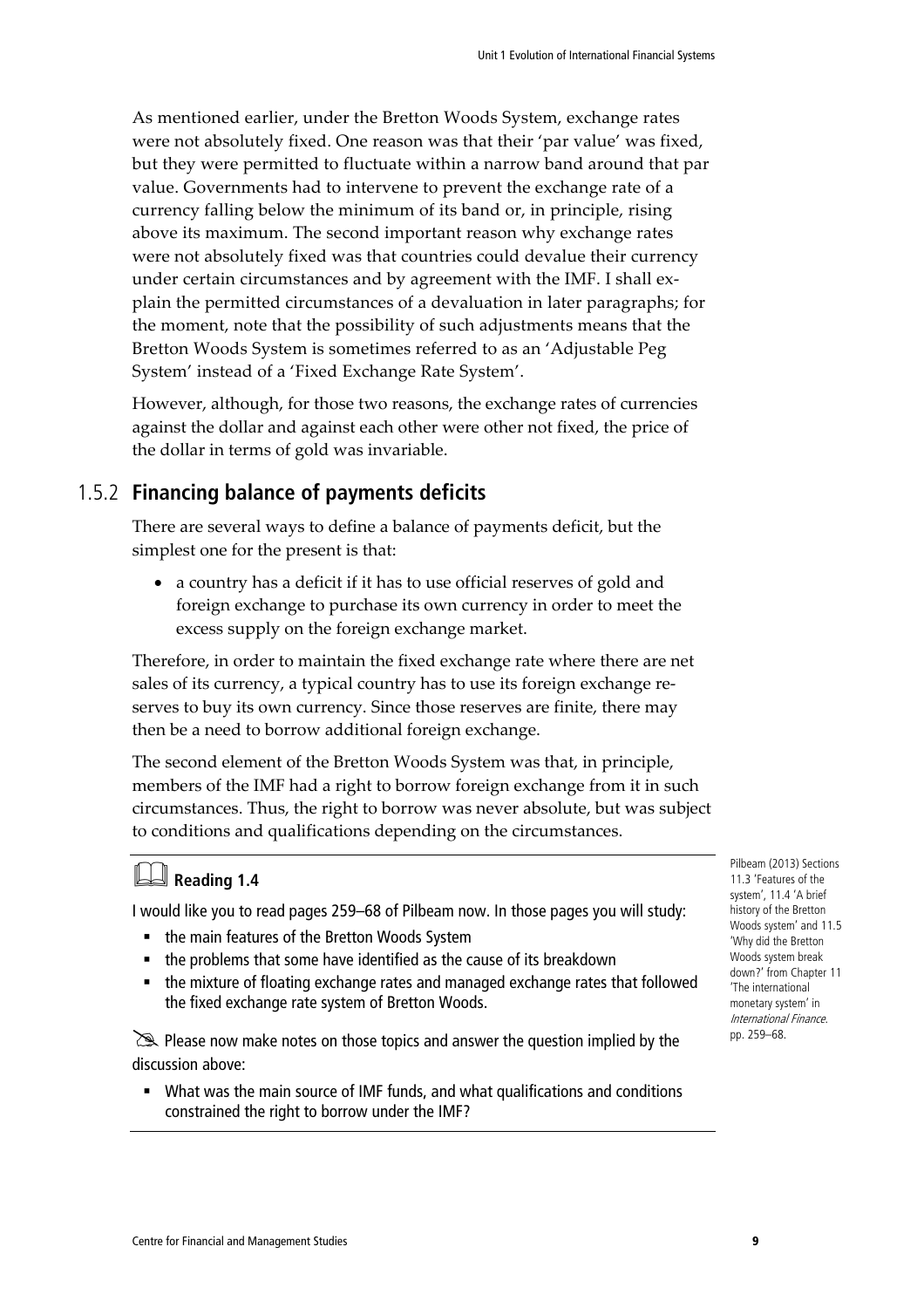As you read in Pilbeam, the basic source of the IMF's funds was the 'quota', which each country subscribed to the Fund when it joined. The amount of a country's quota was calculated by a general formula agreed at Bretton Woods. When a country joined the IMF it had to deposit 25% of its quota in the form of gold and foreign exchange and 75% in the form of its own currency. The country with the largest quota was the United States, which remained the largest single source of the IMF's funds throughout the duration of the Bretton Woods System. The quota system makes clear that the IMF is not a bank; it cannot increase its resources by borrowing on capital markets or money markets as a bank could (and as the World Bank can). In principle, it is a club, for its basic resources come from the subscriptions (*quotas*) of its members. As I have already indicated, those quotas also determine the countries' borrowing rights; the total amounts a country can borrow under various headings are expressed as percentages of its quota (and are more than 100%in total).

In answer to the second half of the question, two types of qualifications and conditions on the right to borrow have been relevant.

The first, embodied in the initial principles of the Bretton Woods System, was the distinction between a deficit considered to be a *temporary disequilibrium* and one that was judged to be a *fundamental disequilibrium*. In the case of a temporary disequilibrium, it was expected that the country would maintain its exchange rate and borrow foreign exchange from the IMF to finance that intervention. But in the case of a fundamental disequilibrium, the country would have to agree a realignment of exchange rates with the IMF and accept a lower exchange rate that could overcome the deficit, and borrowing would be subordinate to that policy.

The second type of condition for borrowing from the IMF is the requirement that the country must adopt a *stabilisation programme* or, in other words, a number of measures to improve the balance of payments and achieve macroeconomic stability. A stabilisation programme includes more measures than devaluation alone, for within such programmes states agree to implement a number of restrictive monetary, fiscal and other policies. This 'conditionality' applies when a country borrows more than a certain amount. The *gold tranche* is an amount of credit, equal to 25% of the country's quota, which could be borrowed without conditionality; the next 25% of the quota, *first credit tranche*, could be borrowed with light conditions, but higher amounts of credit, the *upper credit tranches*, could only be drawn upon if the country agreed a stabilisation programme.

Conditionality in the form of stabilisation programmes is operated through agreements to 'stand-by arrangements'. The structure and operation of this conditionality now follows almost standardised procedures which are an integral part of the modern International Monetary Fund, but it was not always so. Conditionality of this type was not established at Bretton Woods but evolved gradually in the 1950s and 1960s. In Unit 2, you will study in greater detail how stand-by arrangements and stabilisation programmes work.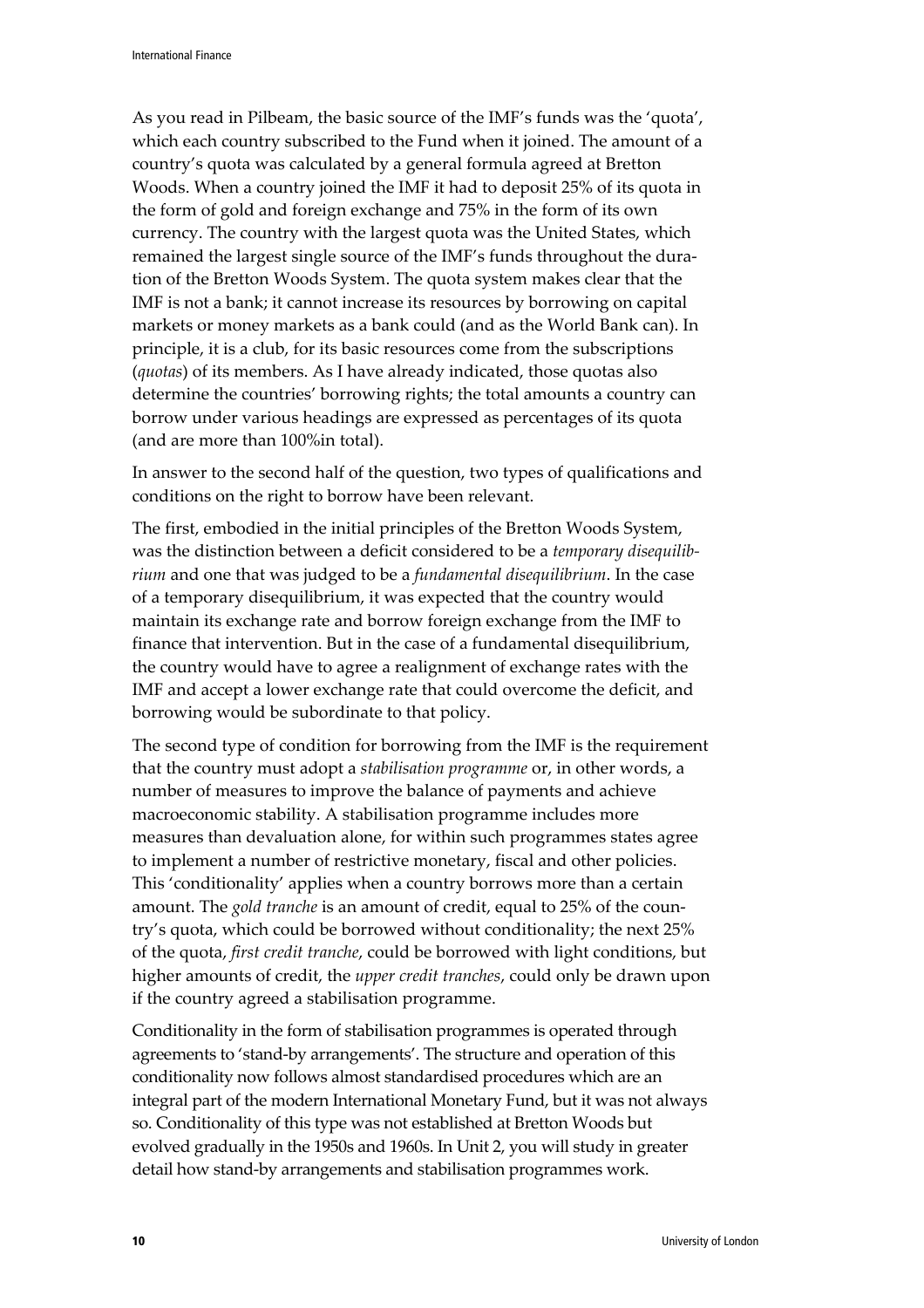#### 1.5.3 **International liquidity**

For world trade to operate smoothly and to grow, countries must have access to internationally acceptable forms of money or credit to pay for the imbalances that inevitably arise in any system that is not confined to bilateral barter. Under a pure gold standard, the world's stock of liquidity would consist of gold. Under the Bretton Woods System, the main form of international liquidity was the US dollar, which – with gold and a residual amount of pounds sterling – was the basis of countries' international reserves and payments. The dollar, in turn, was linked to gold in the sense that the United States guaranteed to convert dollars to gold at US\$35 per ounce.

The British delegate to Bretton Woods, John Maynard Keynes, had proposed that neither gold nor national currencies such as the dollar should be the medium of international liquidity. Instead, he suggested that the Fund should create and manage its own paper currency, the *bancor*, as the world's international money. But that proposal was defeated.

Initially, under the Bretton Woods System, the only contribution the IMF could make to international liquidity was its ability to give credit to finance countries' balance of payments deficits. Although that was marginal compared to the total stock of US dollars, it could be of great significance, so an important question concerned the size and source of IMF credit facilities.

Because of the quota system, there was no automatic or simple mechanism by which the stock of international liquidity at the disposal of the IMF could be increased with any growth in world needs. Instead, member countries could only raise the total of quota resources by agreeing a general increase in quotas; this occurs after special negotiations, which are usually difficult and have operated infrequently.

However, the United States began to experience trade deficit in the late 1950s, which persisted into the 1960s when the total value of the US gold stock, valued at US\$35 per ounce, fell short of the foreign dollars holdings. President John Kennedy's efforts in 1963 to support the dollar were not successful. Moreover, the expansionary monetary policy and rising inflation in the US resulting from the Vietnam War made the dollar overvalued, especially with respect to the mark and the yen. In August 1971, President Nixon suspended the convertibility of the dollar into gold; hence the foundation of the Bretton Woods System cracked. The efforts of 10 major countries (Group of Ten), who met at the Smithsonian Institution in Washington in December 1971 to save the Bretton Woods System, were not successful. In February 1973, the dollar experienced a heavy selling pressure, and the price of gold was raised from US\$38 (the Smithsonian Agreement) to US\$42 per ounce. In March 1973, European and Japanese currencies were allowed to float, which completed the fall of the Bretton Woods System.

Following the demise of Bretton Woods, the IMF devised some additional means to supplement its resources, such as special borrowings from particular members over and above their quotas. But the quota system remains the main basis of the IMF's financial resources.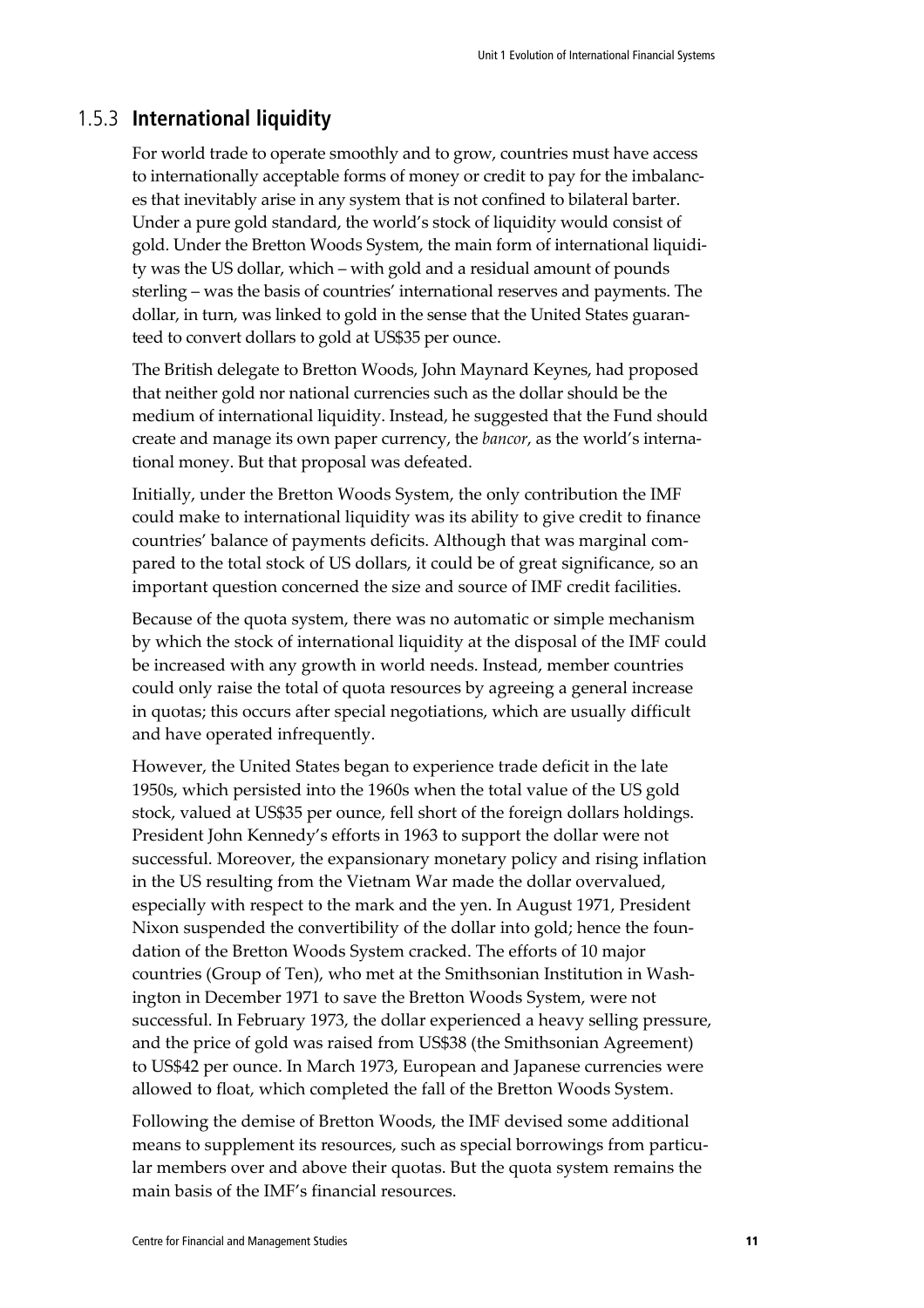A major innovation, agreed in 1967 but only implemented as the Bretton Woods System ended, was the creation of a new form of international money under the control of the IMF, which had some similarities with the *bancor* Keynes had proposed. This new source of international liquidity is called 'Special Drawing Rights' (SDRs). Member countries' international liquidity was increased by the creation of SDR accounts for them at the IMF. In addition, SDRs became the unit of account for all transactions involving the IMF and World Bank. Transactions are denominated in SDRs and official measures of countries' international reserves and debt are recorded in SDRs. Nevertheless, SDRs have not replaced the US dollar as the main form of international money.

### **Reading 1.5**

Now read on in Chapter 11 'The international monetary system', pages 268–96 of Pilbeam, which looks at the aftermath of Bretton Woods.

Bearing in mind that a major concern under the Bretton Woods System was whether the stock of US dollars was a sound basis for an adequate growth of world liquidity, make notes on the various alternatives proposed.

# **1.6 The Flexible Exchange Rate Regime: 1973 Onwards**

Within the floating-rate system that developed after the fall of Bretton Woods, the US dollar remained the main currency in international transactions, and all major exchange rates continued to be quoted in terms of the US dollar. The term 'floating-rate' does not imply a freely floating or *laissez-faire* system in which market forces are the only determinant of exchange rates. In 1974, the IMF guidelines specified that member countries should intervene to prevent 'disorderly conditions' in the foreign exchange market. This was followed by another IMF meeting in January 1976 in Jamaica (*Jamaica Agreement*) in which:

- central banks were allowed to intervene in exchange markets to iron out unwarranted volatilities
- gold was demonetised as an international reserve asset.

During the period 1973–84, industrial countries did their best to smooth short-term variability in the dollar exchange rate while not committing to an official par value or to long-term exchange rate stability. The United States, however, remained passive in the foreign exchange market.

Following the US expansionary fiscal policy and tight monetary control in 1981, and the large-scale inflows of foreign capital caused by unusually high real interest rates, the US dollar experienced a prolonged appreciation (50% in 1985 relative to 1980 in real terms). This resulted in a loss of international competitiveness of US exports while Americans enjoyed cheap imports. In 1985, the Group of Five (G5: Britain, France, West Germany, Japan and the United States) met at the Plaza Hotel in New York City to intervene in the

Pilbeam (2013) Sections 11.6–11.21 from Chanter 11 'The international monetary system' in *International* Finance. pp. 268–96.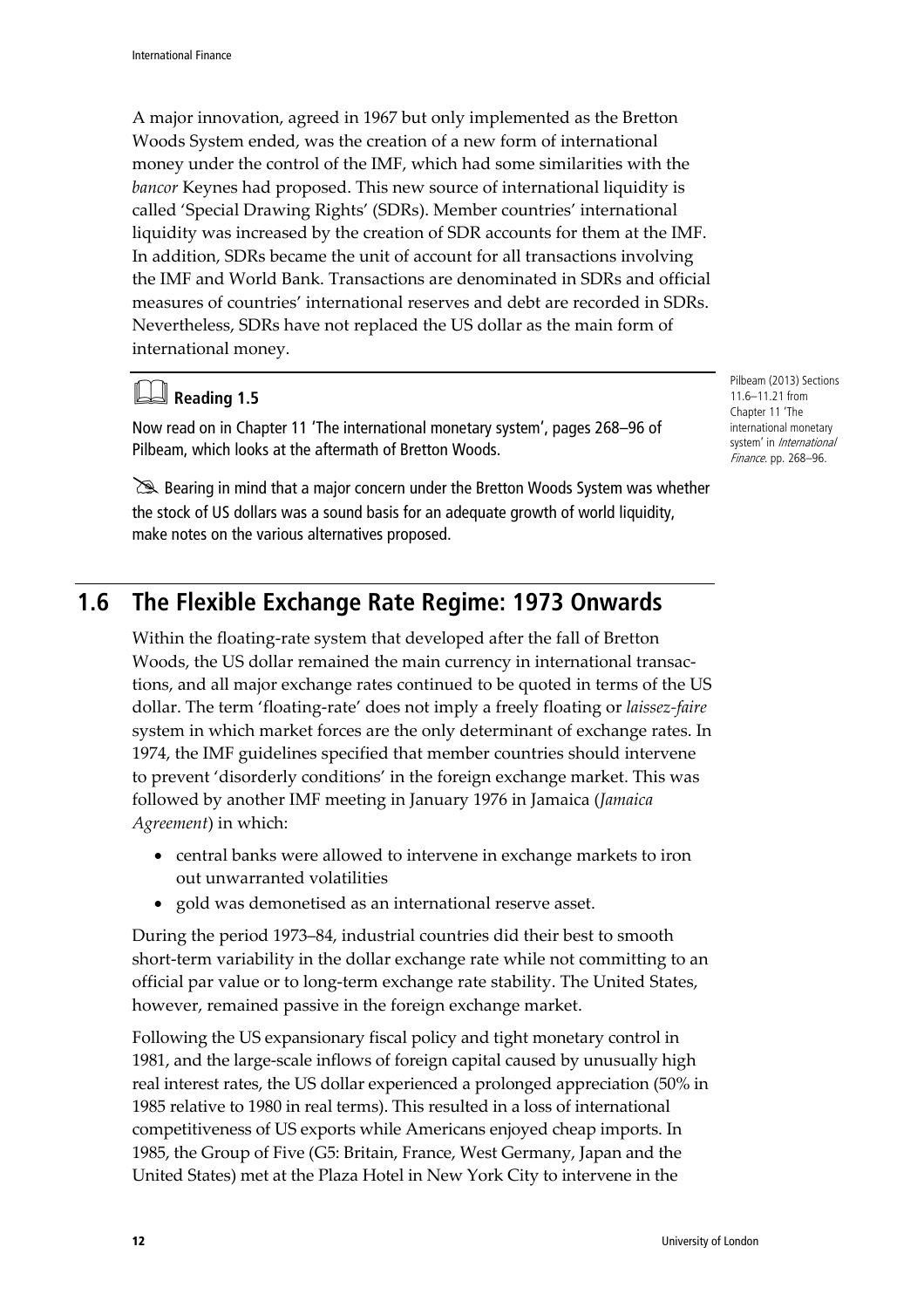market. This *coordinated intervention* was a clear signal of a new era influencing foreign exchange markets. In anticipation of the dollar's falling too far, the G-5 plus Canada and Italy (the G-7) made another attempt, in a meeting held at the Louvre in Paris in 1987, to foster stability of exchange rates around their target zones, although the zonal boundaries remained secret. However, the *Louvre Accord* created what is known as the *managed-float* system.

Since June 2009, 69 countries, including the United States, the UK, Japan and Canada, have independently adopted floating systems without pegging; a majority of countries, including China, have accepted some form of 'managed-floating' system, which combines market forces and government controls. EMU members have adopted the Euro as a currency which floats against other currencies externally. For details of individual countries' exchange arrangements, study Pilbeam's Table 11.9, on pages 286–87.

# **Reading 1.6**

Turn now to Pilbeam's conclusions on the Bretton Woods era, the final section of Chapter 11 'The international monetary system' on pages 296–97.

### **1.7 The Rise of the Eurodollar**

As you saw in your reading of Pilbeam, the breakdown of the Bretton Woods System was followed by a system of floating exchange rates, although it included a number of important arrangements for fixing or regulating the exchange rates of several countries. Those exchange rate arrangements were an important feature of the new landscape. However, I think the outstanding feature that really defines the second stage of the modern evolution of international finance was a new institutional development, the rise of Eurodollar markets and Eurodollar banking.

Before going any further, however, let me confess that I am making two simplifications that involve some distortion of the truth. First, 'Eurodollar' is, strictly speaking, an inaccurate term for these developments because the characteristics of Eurodollars are shared with other currencies – there are Euroyen, Eurosterling and other Eurocurrencies – but the new stage originated with Eurodollars and they remain the most important Eurocurrency. I shall continue, therefore, to use the term *Eurodollar* for all the Eurocurrency markets. Second, the Eurodollar existed before the breakdown of the Bretton Woods System in 1971, but its dramatic growth and rapid evolution occurred from 1973 and imposed its mark on all subsequent developments in international finance.

The essential and distinguishing feature of Eurodollar markets is that they are outside the control of any state or national regulation. The banks which are the institutions at the base of the Eurodollar system developed because Eurodollar business was not subject to reserve requirements, requirements for deposit insurance, interest rate controls or other controls that governments and central banks impose on banks operating within their national

Pilbeam (2013) Section 11.22 'Conclusions' from Chapter 11 'The international monetary system' in International Finance. pp. 296–97.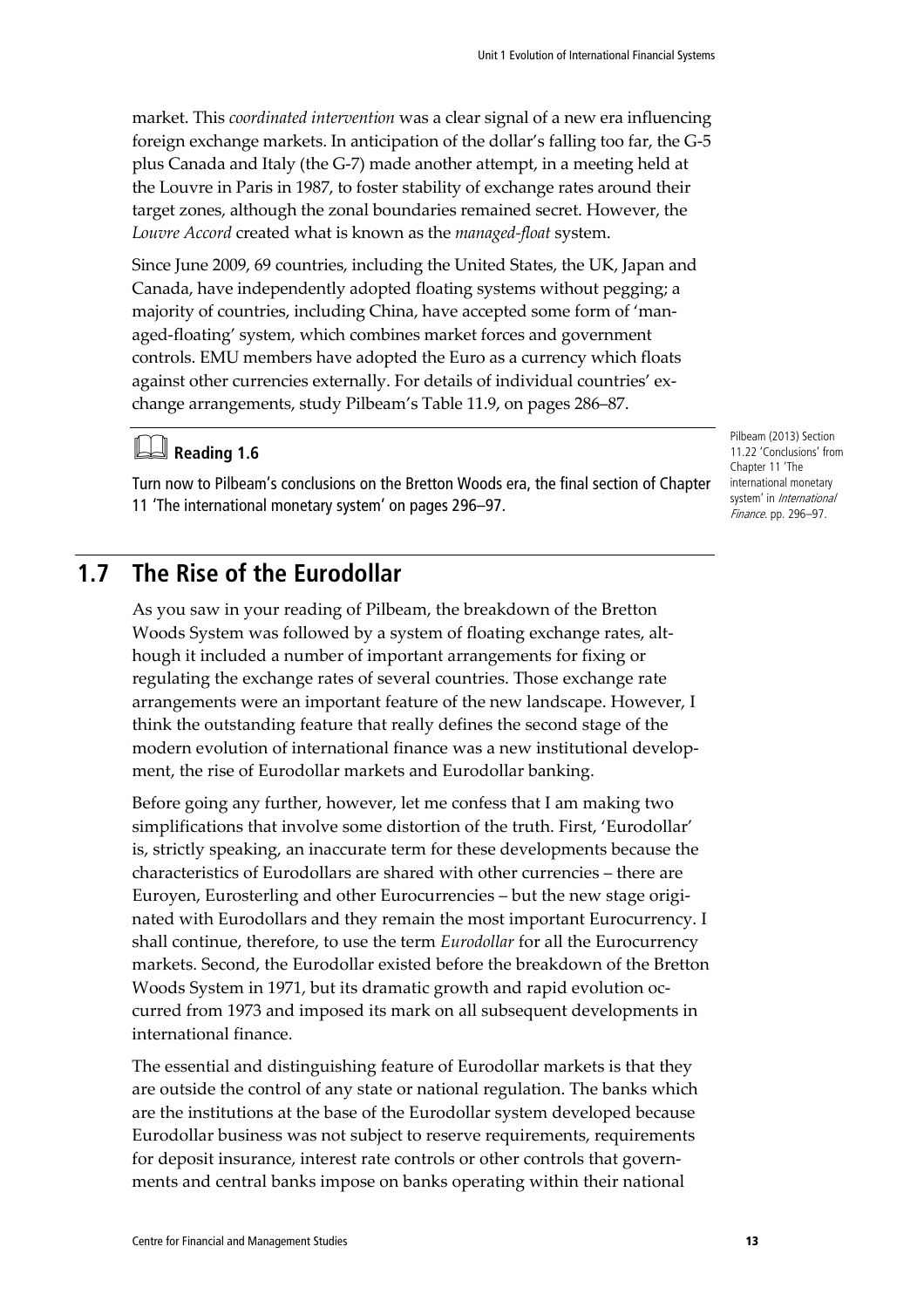financial system. Eurodollar deposits and loans are truly international forms of money and finance in a way that previous monetary and financial instruments were not.

That international character of Eurodollars can be seen from the definition of a Eurodollar bank deposit. *It is a deposit of US dollars held in a bank outside the United States*. Today, it may be physically in the United States, but held in an 'international banking facility', which is effectively outside that country because it is exempt from the controls over 'normal' dollar accounts in the US.

The rapid growth of Eurodollar deposits held in banks in London and elsewhere from 1973 was accompanied by new forms of bank lending by the Eurobanks. From 1973 to 1982, they greatly expanded their loans of Eurodollars to a group of third world countries, most prominently Brazil and Mexico. These loans were sovereign loans (general credits to states rather than to companies) and their growth was based on the development of new lending techniques. These new techniques were crystallised in syndicated loans with variable interest rates linked to *LIBOR*, the London InterBank Offer Rate.

However, sovereign loans from banks to Third World countries are not the only form of Eurodollar credits. Eurodollar loans from banks to large United States and British companies to finance take-over activity became especially important after 1982. And Eurodollar finance in the form of marketable bonds instead of bank loans also grew in relative importance in the 1980s. These provide some indication of the permanent change in international finance created by the development of Eurodollars, but have Eurodollars had wider effects on methods of banking and credit?

From the point of view of bank liabilities, the Eurodollar deposit in a bank is at the base of the system and this has raised the question of whether these deposits represent a net creation of new money. To what extent do Eurodollars increase the stock of international money?

# **Reading 1.7**

I would like you now to read the whole of Chapter 12, pages 298–316, of Pilbeam.

 $\geq$  While you read it, I would like you to keep in mind those two questions and write brief answers to them as you complete the reading:

- what effects has the Eurodollar system had on the development of banks and credit?
- what is the relationship between Eurodollar banking and the stock of money?

### **1.8 The Latin American Debt Crisis**

The growth of sovereign lending by Eurobanks in the 1970s came to an end –for the time being – in 1982, when it became clear that many heavy borrowers were unable to repay their debts on schedule. The signs of that international debt crisis, now known as the Latin American debt crisis, were

Pilbeam (2013) Chapter 12 'The Eurocurrency and Eurobond markets' in International Finance. pp. 298–316.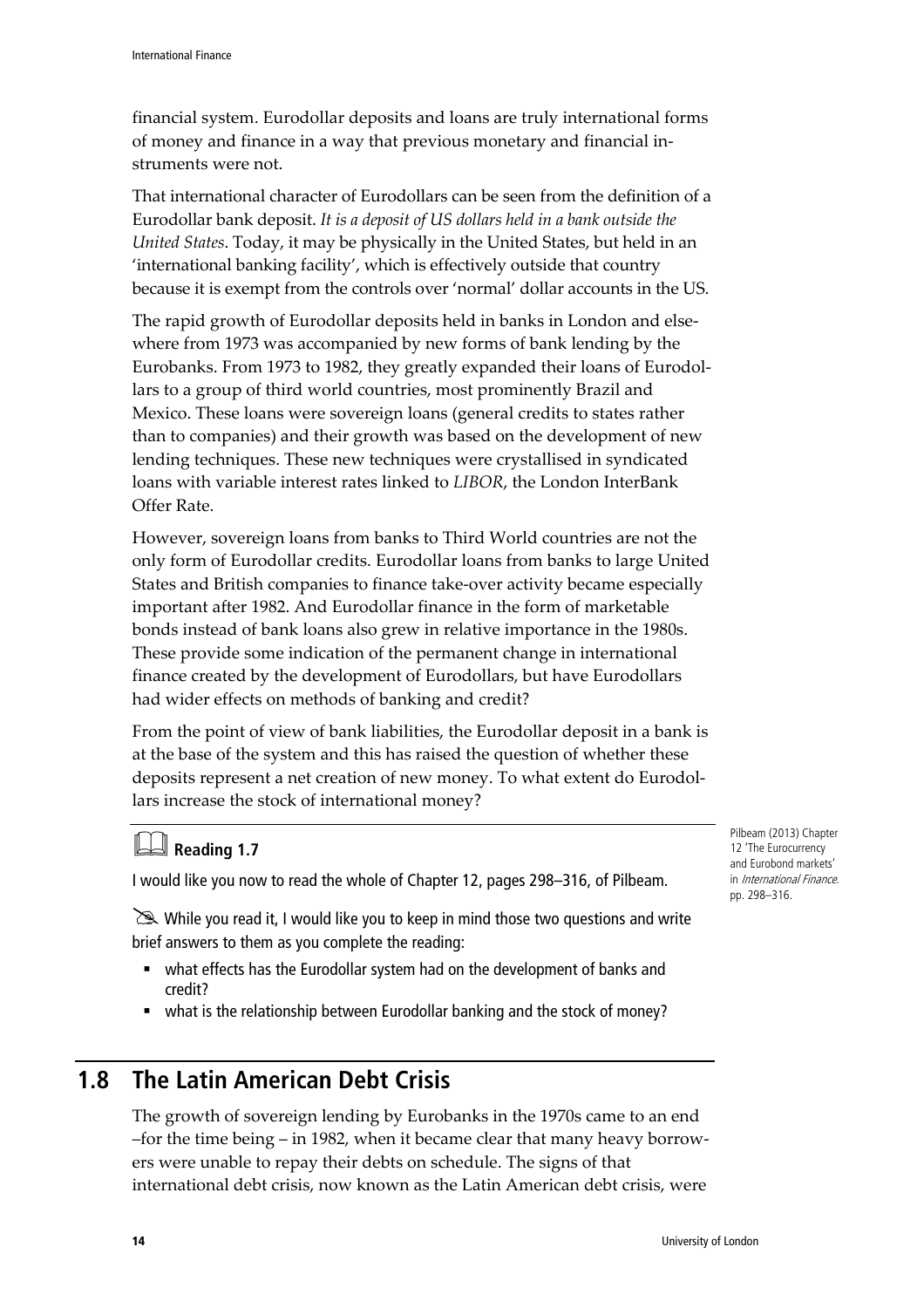apparent from early 1982, but the real signal of its beginning was Mexico's declaration on 12 August 1982 that it could not meet its debt repayments.

Pilbeam discusses this international debt crisis in his Chapter 15. A good discussion of the background to the debt crisis, including its origins and emergence and the Mexican moratorium, is introduced in Sections 15.7 to 15.10. A good account of the definition of low- and middle-income developing countries, their typical financial characteristics and the measures of indebtedness is also provided in the first sections of that chapter, which you may read if you are interested in economic development.

#### **Reading 1.8**

Please be sure to read now Sections 15.7 to 15.10 of Chapter 15 'The Latin American debt crisis', pages 377–82, of Pilbeam.

#### **Optional Reading 1.1**

If you are particularly interested in the characteristics of developing countries, you should also read the first sections of Pilbeam's Chapter 15, pages 370–77, but those pages are optional.

I think the problems created by the outbreak of the debt crisis and the way the international financial community dealt with the problems and overcame them represent a new, third, stage in the evolution of the modern system of international finance. To understand the system of international finance from the 1990s it is necessary, I think, to examine how the debt crisis evolved in the previous decade. Let me identify two aspects that I think were key.

One is that, as it faced the 1982 debt crisis of Mexico, the International Monetary Fund linked its willingness to lend to Mexico with the willingness of private banks to extend their lending to Mexico. Since that time, private bank lending to less developed countries and lending by the International Monetary Fund (and World Bank) have been explicitly linked. That is in contrast to the earlier stages of the modern international system. Under the arrangements established at Bretton Woods, it was envisaged that the International Monetary Fund, as an official body of member states, would stand above the banking system and, in the view of some, counteract its operations on international money markets; but in the 1980s a partnership was explicitly recognised.

On their part, before 1982, the banks generally preferred borrowers to have an IMF stabilisation programme in place, but in those early days there were major examples, such as Brazil, where the banks loaned money without an IMF programme. After 1982, the precondition for all new or rescheduled sovereign lending was an IMF programme. The new connection between private banks and the IMF (and the World Bank) reached its peak with the Baker Plan – a plan for solving the Latin American debt crisis, which was promulgated by the US Secretary of the Treasury in October 1985.

Pilbeam (2013) Sections 15.7–15.10 from Chapter 15 'The Latin American debt crisis' in International Finance. pp. 377–82; 370–77.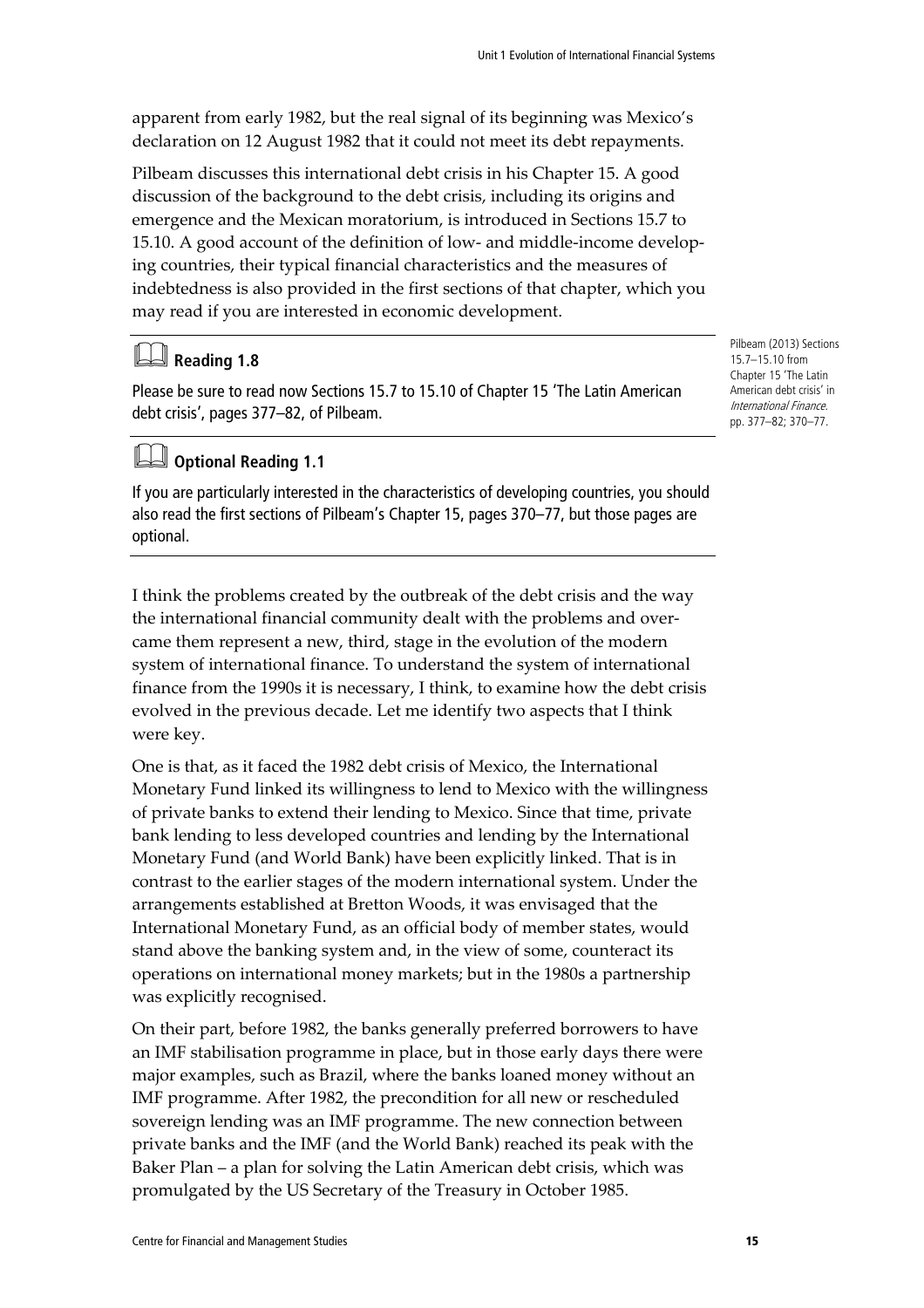A second key effect of that debt crisis on the international financial system was that the banking system developed a different approach to risky loans. In the popular view, and the view of bankers and economists in earlier periods, the risk of lending to a state had previously been seen in terms of the probabilities of two alternative extreme outcomes. It was seen as an 'either/or' risk – either the debtor pays the interest and repays the principal without problems, or the debtor defaults. In fact, the third world debtors did not formally default on their loans; instead, bad loans were treated by the banks as 'nonperforming' but still recoverable, and a number of different arrangements such as rescheduling through negotiations were set in motion. In the process, the debt crisis of the 1980s led to the development of new types of markets, and new regulations and forms of calculating and accounting for risk.

One such development was the creation of a market for the banks' bad loans to countries; banks could sell their bad debts at a substantial discount, which reflected estimates of the probability of servicing and repayment. In other words, a market assessment of the riskiness of bank loans to sovereign borrowers became available, in contrast to previous times when the only assessment was internal bank evaluation, and the market assessment, as reflected in the price, covered a full range of probabilities.

Another development was that banks were forced to reappraise the adequacy of their own capital base, the value of the equity capital shareholders had put into the bank, relative to both the volume and riskiness of the loans they made (and also relative to the variance of their deposit and debt liabilities). The bad debts or 'non performing loans' resulting from the international debt crisis caused banks to show losses which reduced their equity capital, and in rebuilding their capital base they had to judge its adequacy in relation to those risk assessments in a more rigorous and explicit manner than previously.

# **Reading 1.9**

To examine the Latin American debt crisis in more detail, now read pages 382–400 of Pilbeam now, concentrating particularly on the role and viewpoints of the actors in the debt crisis (Section 15.13) and the management of the debt crisis (Section 15.14).

 $\geq$  As you read it, try to answer these three questions:

- why did the less developed countries not default on their debts?
- what were the main mechanisms and arrangements through which the debt crisis was managed and ameliorated from the banks' point of view?
- what were the main effects on the international financial system of this debt crisis?

I would like you to bear in mind another point. The international debt crisis that broke in 1982 was not the only modern crisis for the international banking system. It led the Euro banks to reduce to almost nothing their sovereign lending to less developed countries. Instead, they made large scale loans available for real estate and property development in the major industrialised countries, and for stock market take-over bids in the US and

Pilbeam (2013) Sections 15.11–15.17 from Chapter 15 'The Latin American debt crisis' in International Finance. pp. 382–400.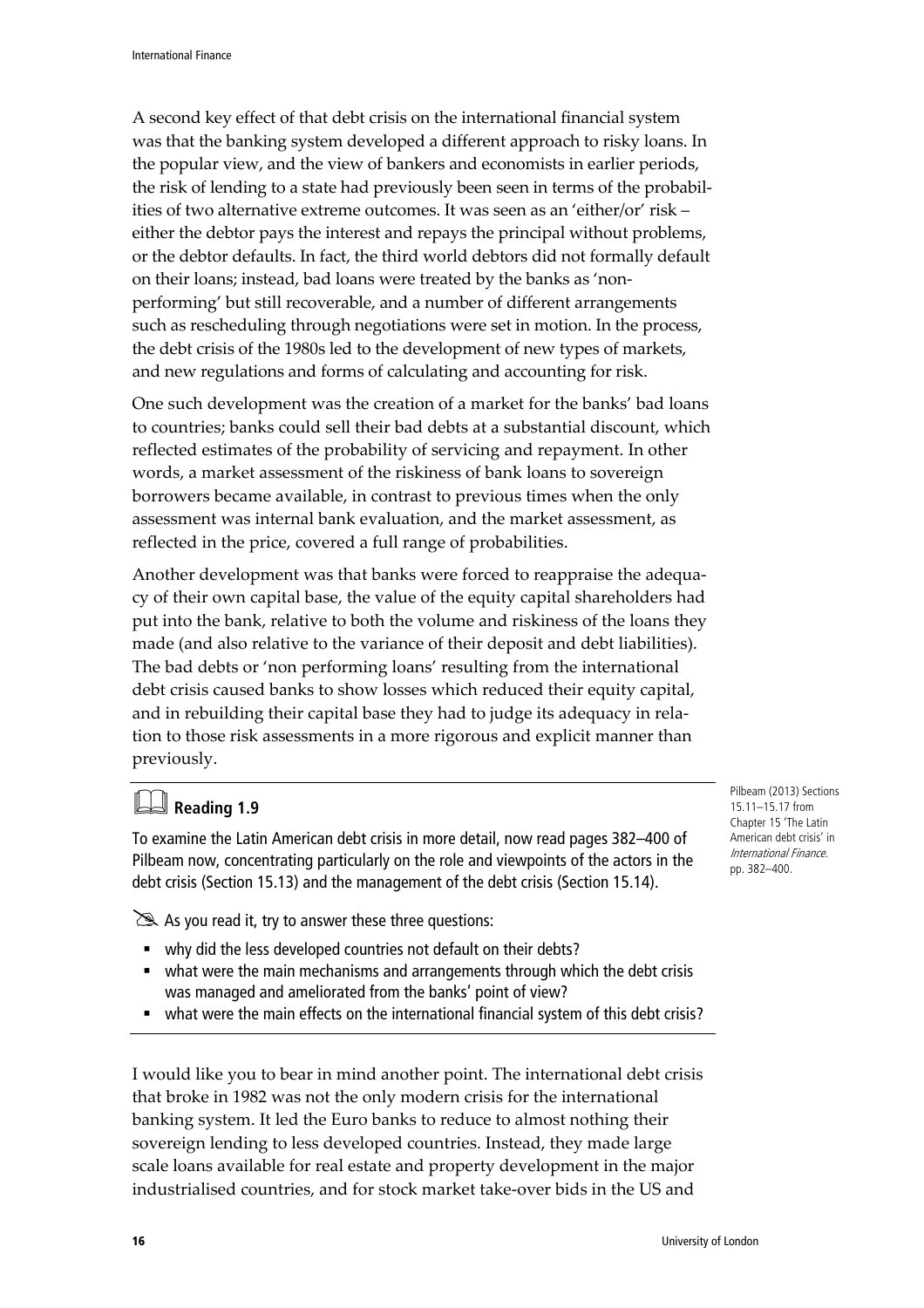UK. The growth of these types of lending in the 1980s led to a new crisis of bad loans by the end of the decade as they proved to have been based on faulty risk assessments.

The 1990s saw the globalisation of capital markets and with it a resurgence of lending to developing countries. However, this time around it was not only governments and banks that resumed lending to developing countries. Private sector financial flows shot up as lenders sought to invest in emerging market assets. But the financial systems in many emerging economies were poorly supervised, inadequately regulated and weak. In 1997, another crisis broke and investors pulled out of Thailand, Indonesia, South Korea and Mexico.

With the globalisation of financial markets, panic set in as investors everywhere sought to sell their riskier holdings and cover their losses. The turbulence on world markets continued in 1998 and people began to raise questions about whether or not there was a need for some type of international financial regulation or supervision. While capital markets may be international in scope, supervision and regulation remained mainly a national matter throughout the 1990s.

In the first decade of the 21st century, globalisation of financial markets expanded further and with that, innovation in financial products and in the business models of financial institutions. One outcome of this development as well as of various nations' economic policy choices, was a further inflation of property and other asset prices in many developed economies. The end of that boom saw another, deep and wide, global financial crisis which arose in 2007–08 and whose seriousness reflected the size and the interconnectedness of international financial institutions, reached through market innovation and expansion.

The global crisis has provoked much urgent debate on the appropriate national and international policy responses, as well as much reflection on the balance of market mechanisms and regulation. International coordination of crisis management, of policy formation, and of regulating international financial institutions, has very much put the international financial system centre stage.

We shall return to debates about both the 1997 Asian financial crisis and the 2008 global crisis at the end of the module, considering financial innovation and also returning to the questions posed in this unit including the merits of fixed and floating exchange rates and of currency union arrangements, particularly that of the Eurozone.

Meantime, the concepts and issues introduced here, have prepared you for the study in the following units, of how international finance has been understood, analysed and modelled – turning next to the foreign exchange markets.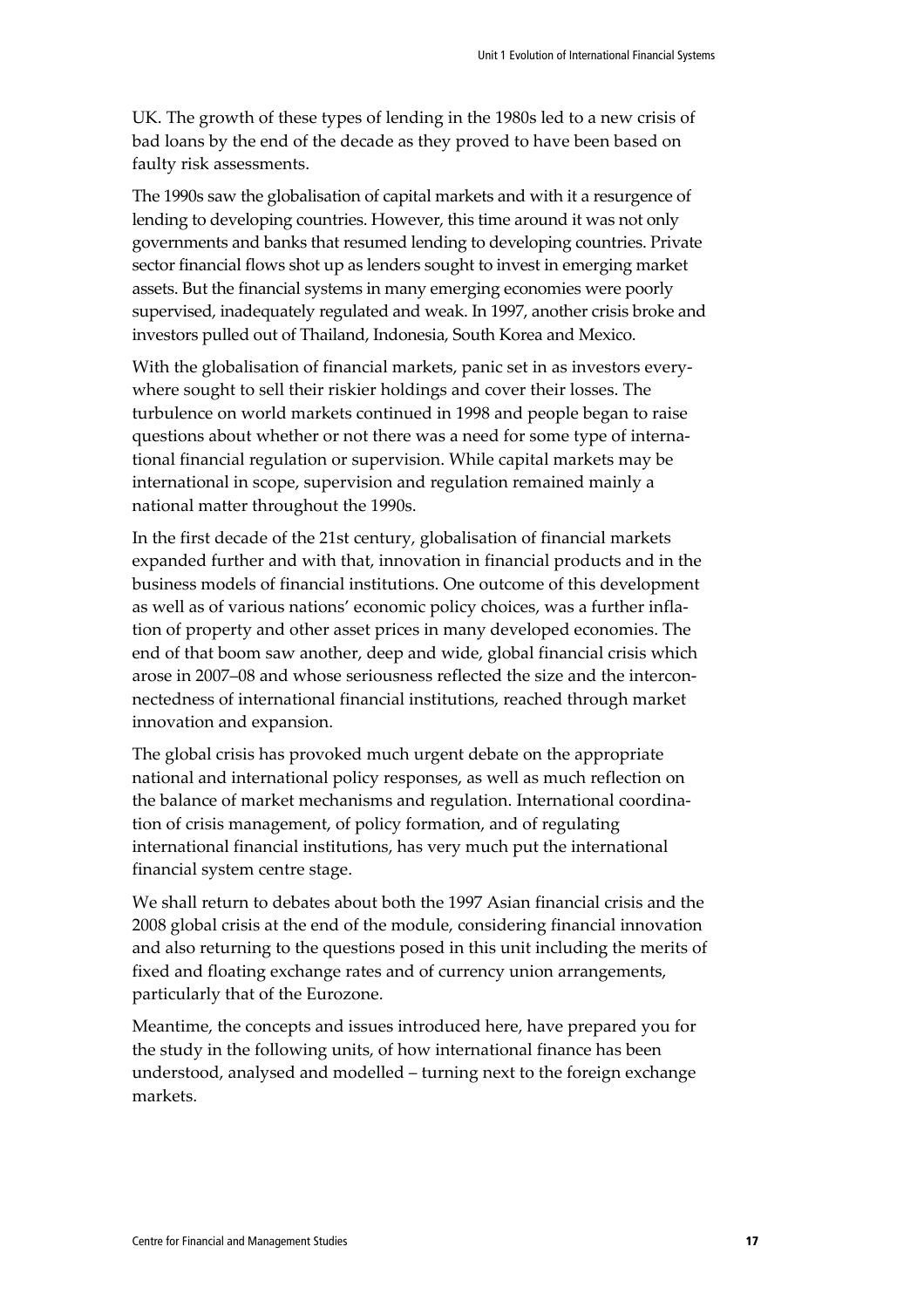### **1.9 Conclusion**

In this unit, we have surveyed the development of the modern system of international finance. Can you now write a brief statement defining each of the concepts I listed previously?

- Bretton Woods system
- Eurodollar system (and other Eurocurrencies)
- Latin American Debt Crisis
- Fixed Exchange Rate system
- Floating Exchange Rate system?

#### **Exercise 1.1**

Pause now and write two or three paragraphs on each.

Now that you have a clear understanding of each of those concepts, you should be able to answer the question I posed at the beginning of the unit:

• Under the Bretton Woods system, was international finance regulated by public institutions instead of markets, and did the development of the Eurodollar system reverse the situation to one in which markets operated without regulation?

#### **Exercise 1.2**

Please pause here and write a few paragraphs in answer to that question.

This unit provides a foundation for your further work on international finance. It shows how the present world of international finance developed and makes clear that, instead of being a fixed system or the only possible system, it is the product of previous developments; it, too, is developing and will be followed by other arrangements.

At each stage in the development of the international financial system, politicians and their advisers have had to grapple with difficult problems of economic or financial policy. In the following units you will study the principles and models that enable us to analyse those problems. But it is important to bear in mind that models reflect their time; theories of international finance that were developed in the era of the Bretton Woods System used different assumptions from theories that were developed in the context of the floating exchange rates of the 1980s.

### **References**

Baker JC (1998) 'International monetary system'. *International Finance: Management, Markets, and Institutions*. Harlow UK: Prentice-Hall International. pp. 27–64.